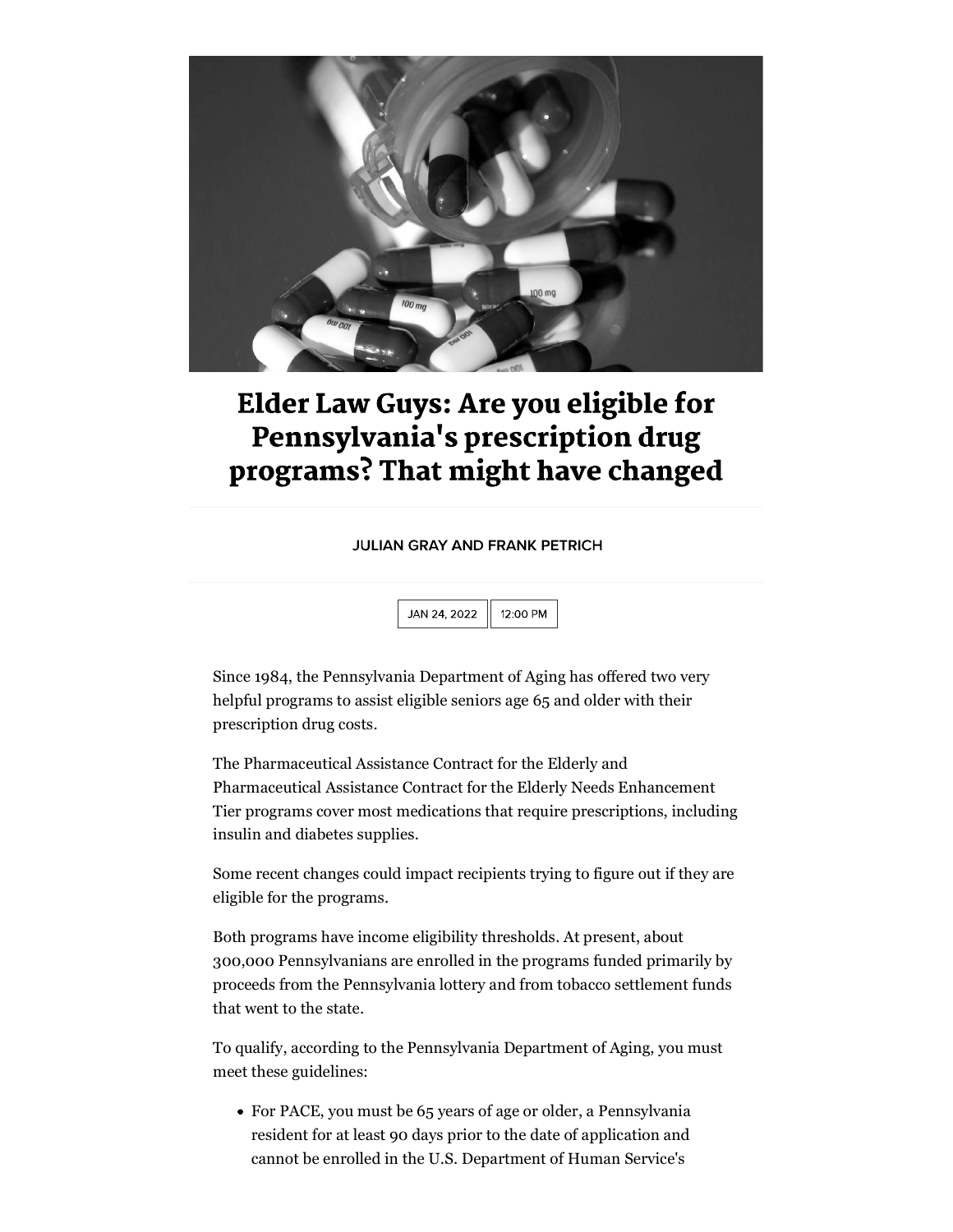Medicaid prescription benefit. For a single person, total income must be \$14,500 or less, while a married couple's combined total income must be \$17,700 or less.

For PACENET, same age and residency rules apply, and you cannot be enrolled in the U.S. Department of Human Service's Medicaid prescription benefit, but the income limits are slightly higher.

For a single person, total income can be between \$14,500 and \$33,500, while a married couple's combined total income can be between \$17,700 and \$41,500, according to the state. Assets, such as the value of a home, vehicle, and savings are not considered as factors determining eligibility.

Two recent developments are worth noting because they are tied to eligibility.

Because the programs' eligibility are based on income from the prior calendar year, people who were at the income limit could be kicked off  $-$  by simply receiving a cost-of-living adjustment increase to their Social Security checks.

In response, a moratorium had been placed on this disqualifying event, but that was set to expire on Dec. 31, 2021. The good news is Act 92 of 2021 provides relief by extending the moratorium an additional two years.

Additional relief in light of the financial restrictions is provided by Act 94 of 2021, which increases the PACENET income threshold by \$6,000. Single and married program participants can now have \$33,500 and \$41,500, respectively, and still qualify.

According to the Department of Aging, this increased income limit will open up the program for an additional 100,000 seniors across the state.

The change becomes effective 60 days after Gov. Tom Wolf signed it, so seniors newly enrolled can start receiving their benefits on Feb. 21, 2022.

The state Department of Aging commented that seniors who have applied for PACE/PACENET over the past year — but who were not previously eligible — will automatically have their applications processed. If they qualify under the new rule, they should receive their benefits cards as soon as the new law takes effect.

Prescription drugs have changed modern medicine and have become a part of everyday life, but they can be expensive. These programs have helped many Pennsylvanians afford much needed medicine, and it is good to see that our state Legislature in conjunction with the Department of Aging have kept pace with the needs of seniors in this area.

If you think you may qualify for one of these programs, call the PACE hotline at 800-225-7223.